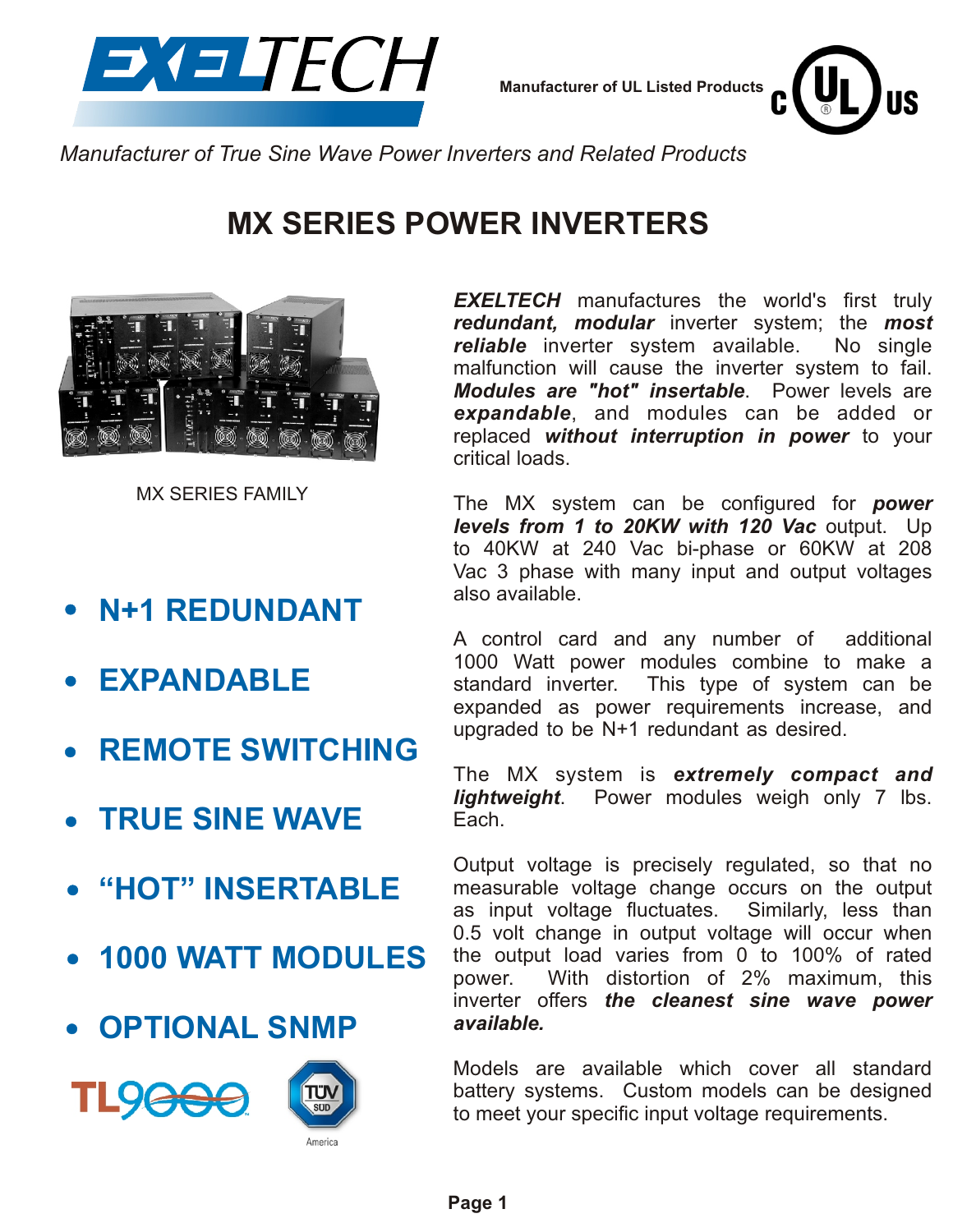# **MX SERIES MODULE DESCRIPTION**

The *Exeltech MX* Series of inverters is a modular system which can be assembled in many combinations to afford the user infinite flexibility. Options such as AC distribution, AC disconnect, metering, DC disconnect, DC distribution, transfer switch and maintenance bypass switch are also available; (see accessories).

The building blocks of the system are as follows:

- 1.) Power Module A 1000 Watt slave power inverter. It requires drive signals from a Master Module or Control Card as described below. This module is the backbone of the inverter system.
- 2.) Master Module A 1000 Watt power inverter which contains all the electronics necessary to operate; requires an enclosure to provide connections to the battery and AC output. It can also operate up to 19 slave Power Modules. If this module is used, the system cannot be fully redundant. *All MX systems require either a master module or at least one control card.*
- 3.) Control Card Generates all the signals necessary to operate up to 20 Power Modules. The card itself will not generate any AC output power nor does any power flow through it. This card can be paralleled with another Control Card to generate a redundant set of control signals to form the basis of a completely redundant inverter system.

#### *All MX systems require either a master module or at least one control card.*

- 4.) Alarm Card Can be used in conjunction with a redundant or non redundant inverter to provide various alarm output signals via LED's and alarm contact closures. Must be included in redundant systems to detect failure of control card.
- 5.) Transfer Switch Provides the same functions as the alarm card, plus provides a relay to transfer AC power to the load, from either the inverter or the utility input. Use only with systems up to 4KW N+1.

The above modules can be placed in the following enclosures; Installations can either be free standing or in standard relay racks.

- 1.) 19" cage assembly Compatible with a 19" relay rack. The smallest cage which can contain a redundant system. Available in the following configurations:
	- 19A Basic configuration for a redundant system. Holds up to 4 Power Modules, 2 Control Cards and either a Transfer Switch, System Monitor Card or an Alarm Card.
	- 19B Used as an expansion rack or may be used as an expandable, non redundant inverter, up to 5 KW.  *This configuration will not accept X-fer Switch, alarm card or control cards.*
- 2.) 23" cage assembly Compatible with a 23" relay rack.
	- 23A Basic configuration for a redundant system. Holds up to 5 Power Modules, 2 Control Cards and either a Static Transfer Switch, Transfer Switch, System Monitor II or an Alarm Card.
	- 23B Used as an expansion rack or may be used as an expandable, non redundant inverter, up to 6 KW.  *This configuration will not accept X-fer Switch, alarm card or control cards.*
- 3.) 7" cage assembly for 1 or 2KW systems when redundancy is not required.
	- 7C Consists of 1 Transfer Switch and 1 Master Module.
		- *This configuration will not accept an alarm card or control cards.*
	- 7B Expandable up to 2KW. 1 Master Module and 1 Power Module.  *This configuration will not accept X-fer switch, alarm card or control cards.*
- 4). 9" cage assembly- for 1-3KW systems when redundancy is not required.
	- 9C Consists of Transfer Switch, 1 Master Module and 1 Power Module.  *This configuration will not accept an alarm card or control cards.*
	- 9B Expandable up to 3KW. 1 Master Module and 2 Power Modules.  *This configuration will not accept X-fer Switch, alarm card or control cards.*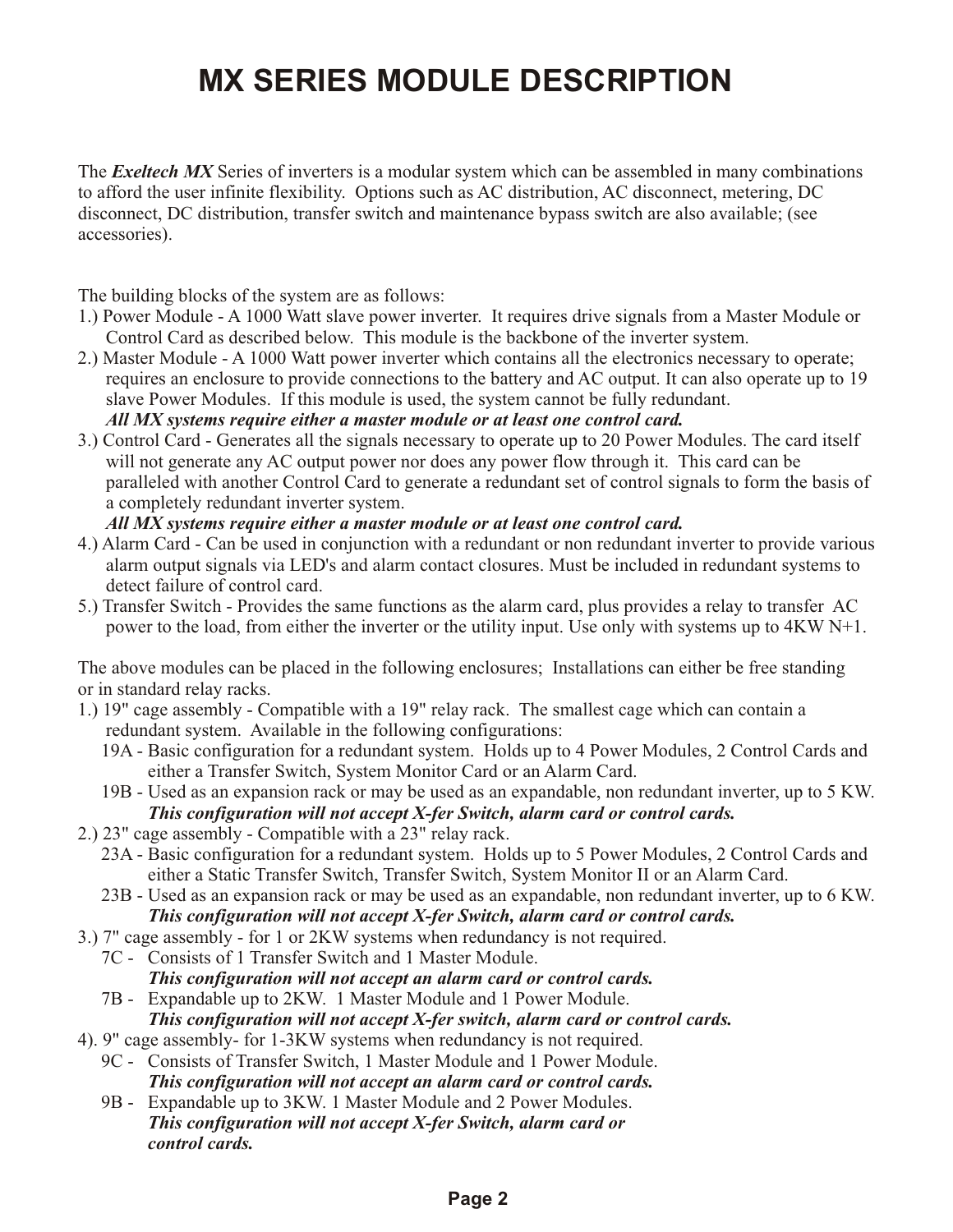# **MX SERIES SYSTEM DESCRIPTION**

The *Exeltech MX* Series of inverters is available in three basic architectures; redundant, upgradable and expandable. Different options and sizes are available to fit varying applications. As a benefit of the *MX* series modular design, power levels are expandable in any system, as power requirements increase.

1.) **N+1 Redundant-Expandable Inverter System**: For applications where reliability and maintainability are paramount, the N+1 redundant system offers the most cost effective method of achieving redundancy and the ability to maintain the system while loads remain on line. All cards (except 12 Vdc) are "hot" insertable to allow maintenance without interrupting power to critical loads. Designing the power level with N+1 number of power modules, allows for redundancy without necessitating the purchase of a duplicate system. (An A/B Buss option is available, which adds to system reliability).



**A redundant system consists of:**

2.) **Upgradable Inverter System**: The *Upgradable system* offers the flexibility to add a X-fer switch or alarm card and Full Redundancy for future requirements. A minimum system with as little as one control card and one power module can be upgraded in the future to include additional power modules, X-fer switch or alarm card and an additional control card for full redundancy (see figure II).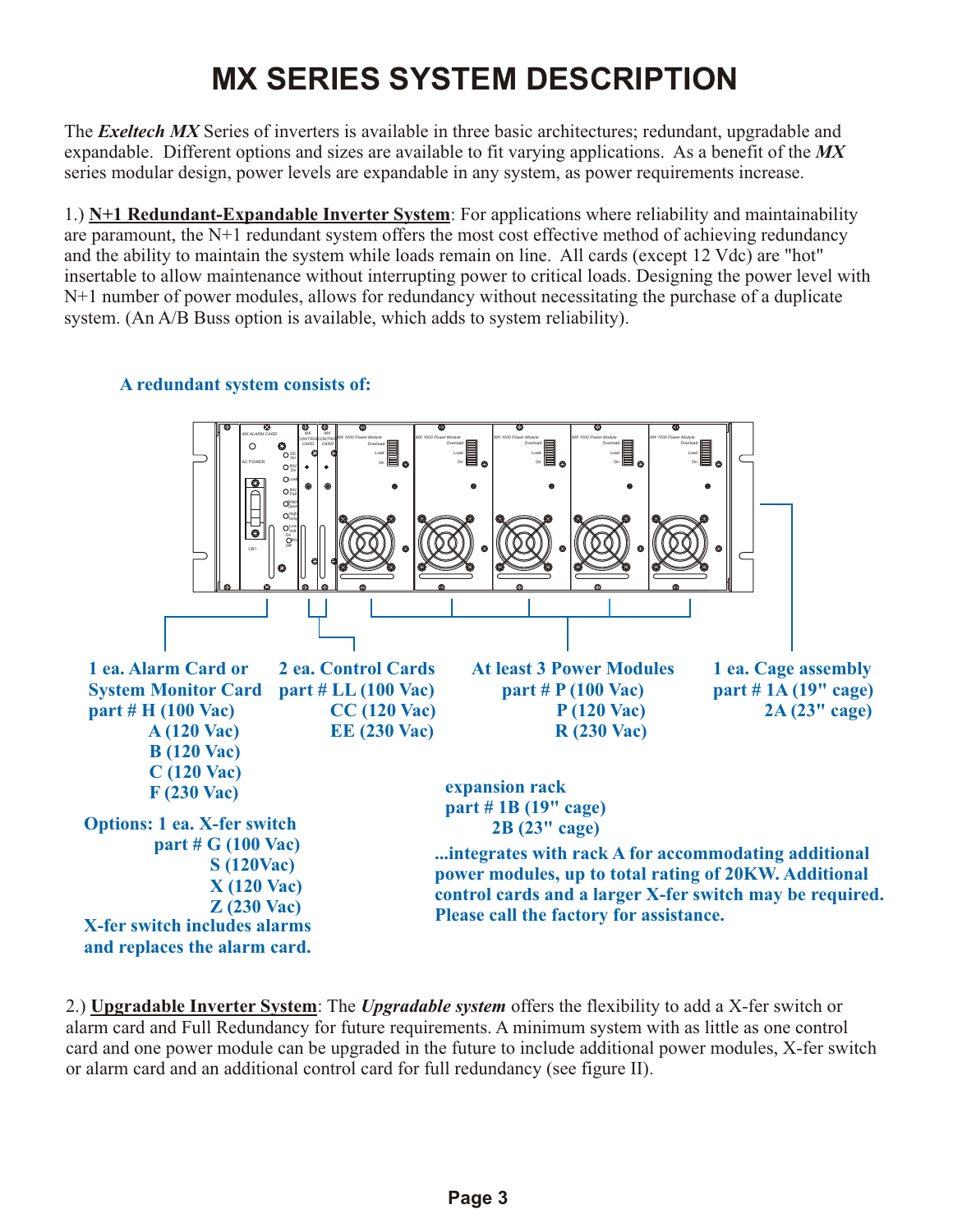# **MX SERIES SYSTEM DESCRIPTION**



3.)**Expandable inverter system**:This configuration can be used as an independent inverter system (figure III), or to expand power levels of existing *MX* systems (see stacked systems). By using one master module, a system may be expanded to include a X-fer switch and additional power modules(see figure IV). 1KW inverters with a X-fer switch use the 7"or 9" (part # 7C, 9C) cage. 1KW, 2KW and 3KW inverters without a X-fer switch use the 7" or 9" (part number 7B, 9B) cage assembly.



**Page 4**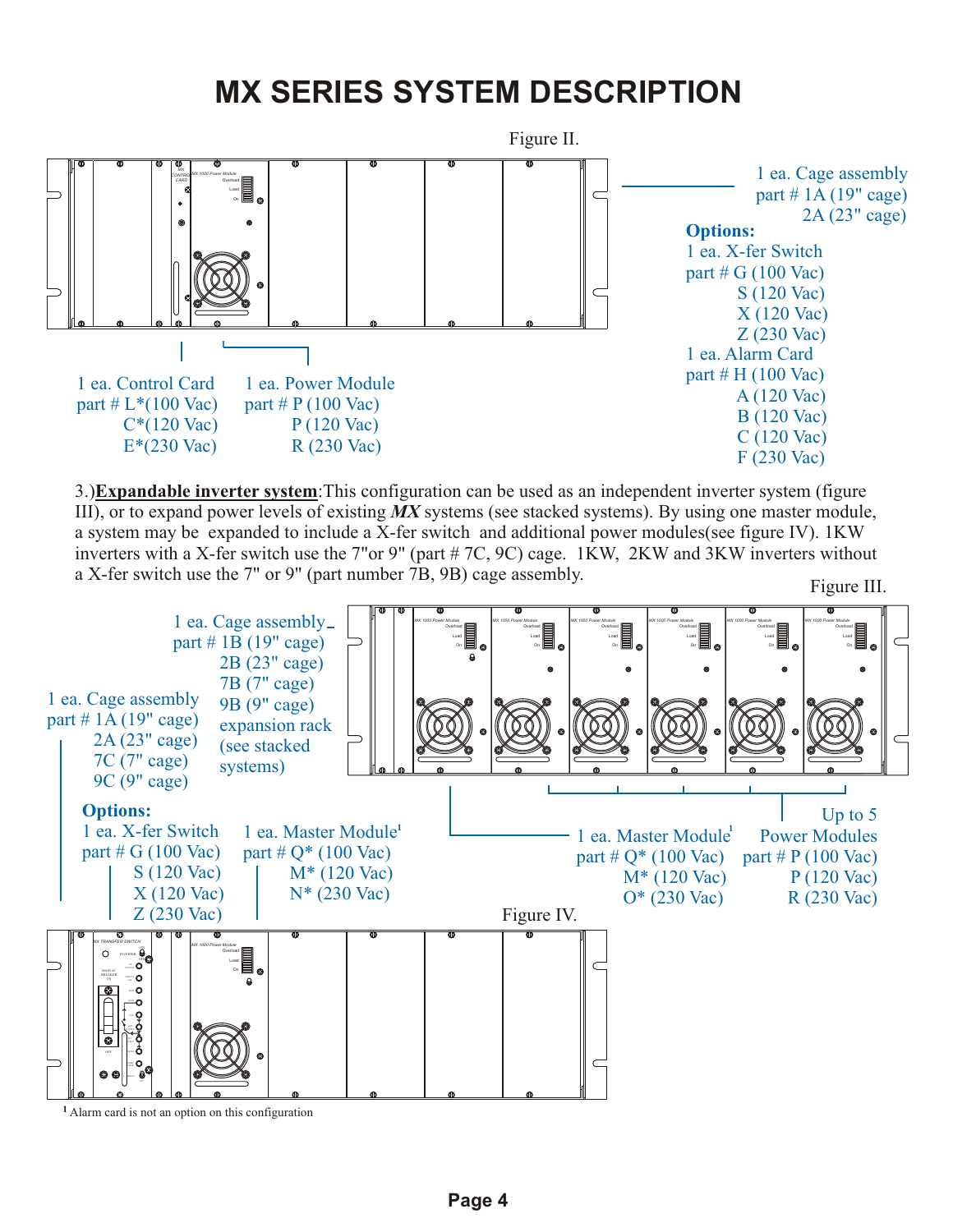### **MX SERIES SYSTEM PART NUMBER**

**Use the Design Chart to formulate the 15 digit model number.**



wide cage, for powering a 4000 watt continuous load, at 120Vac, 60Hz with 48Vdc input would require the following model number...

#### **2AA00ACC5P-4600**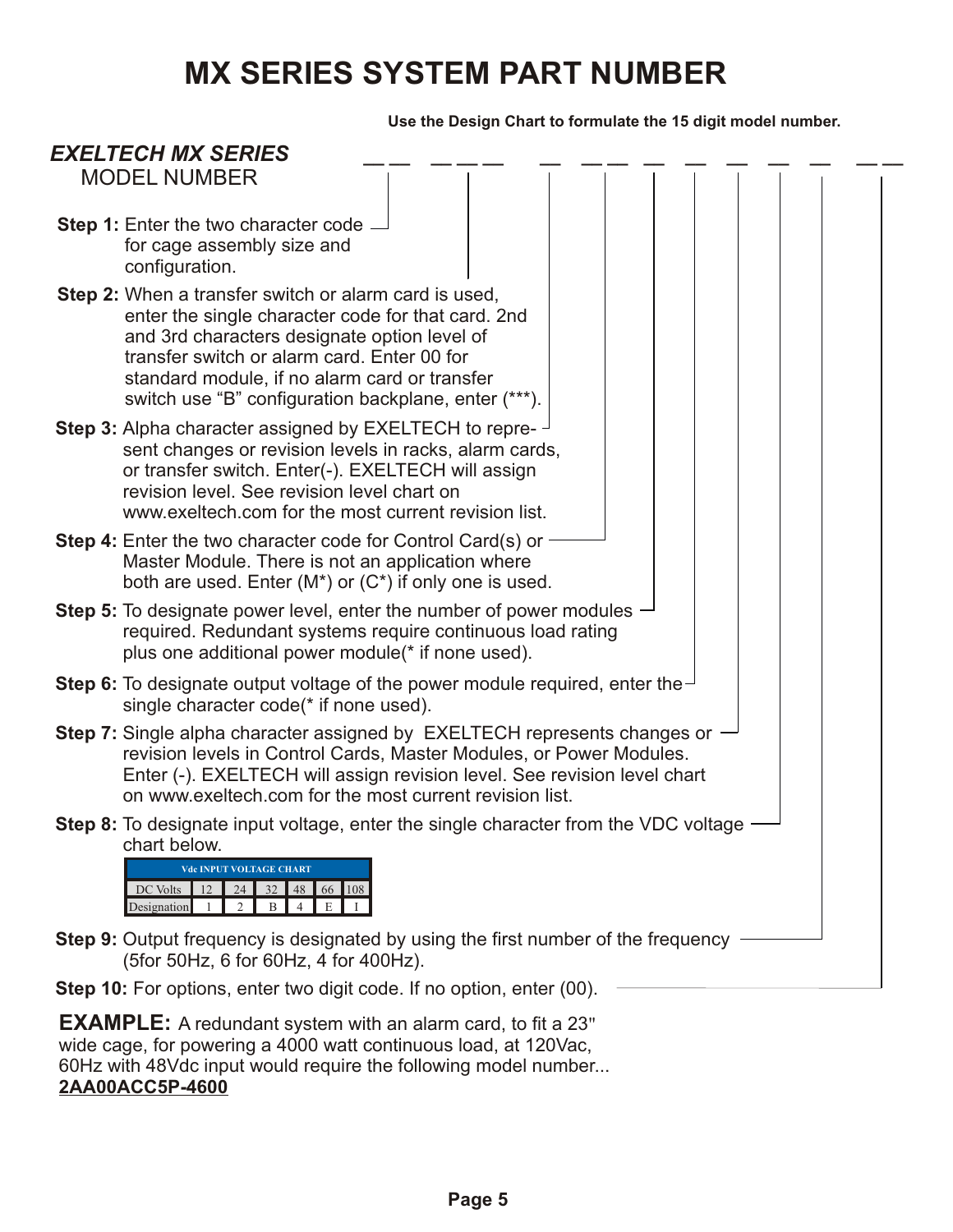### **MX SERIES MODULE PART NUMBER**



**Step 7:** To designate option, enter the code from the option chart below. If no option is required please leave blank.

| <b>OPTION CHART</b> |      |  |
|---------------------|------|--|
| <b>Option</b>       | Code |  |
| Conformal coating   |      |  |
| Low idle current    |      |  |

**MODULE EXAMPLES:** A 12Vdc, 120Vac, 60Hz master module would require the following module number... **MXK-M-1-6-1**

A 48vdc, 120Vac, 60Hz power module with conformal coating option would require the following module number... **MXK-P-4-\*-1-07**

**CAGE ASSEMBLY EXAMPLE:** A 19" redundant cage, 120Vac would require the following module number: **MX1A-\*-\*-\*-2**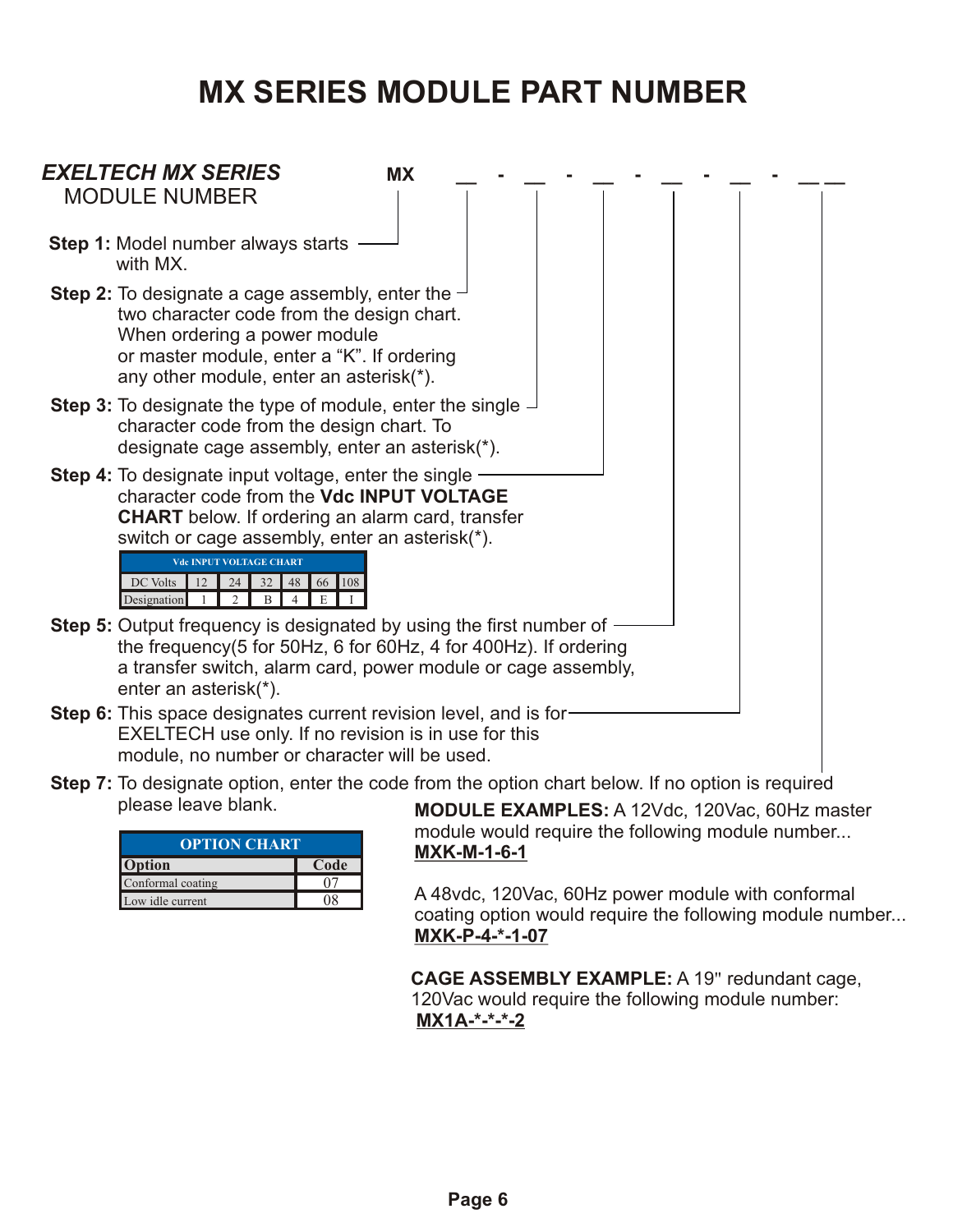# **MX SERIES SYSTEMS DESIGN CHART**

| <b>MX SYSTEMS DESIGN CHART</b>             |                              |                                |                |                             |                               |                                |                               |                            |
|--------------------------------------------|------------------------------|--------------------------------|----------------|-----------------------------|-------------------------------|--------------------------------|-------------------------------|----------------------------|
|                                            |                              | <b>Use X-fer or Alarm Card</b> |                |                             | Use CC or MM                  |                                |                               |                            |
|                                            | <b>CAGE</b><br><b>ASSY</b>   | <b>X-FER</b><br><b>SWITCH</b>  |                | <b>ALARM</b><br><b>CARD</b> | <b>CONTROL</b><br><b>CARD</b> | <b>MASTER</b><br><b>MODULE</b> | <b>POWER</b><br><b>MODULE</b> |                            |
| <b>SYSTEMS</b><br><b>REQUIRED</b>          | <b>SIZE</b>                  | <b>100Vac</b>                  | G              | H                           | L* or LL                      | $Q^*$                          | P                             | <b>AVAIL</b><br>C- Current |
|                                            | <b>AND</b><br><b>CONFIG.</b> | <b>120Vac</b>                  | X or S         | $A, B$ or $C$               | $C^*$ or $CC$                 | $M^*$                          | P                             | F- Future                  |
|                                            |                              | <b>230Vac</b>                  | Z              | F                           | $E^*$ or $EE$                 | $O^*$                          | $\mathsf{R}$                  |                            |
| <b>Redundant</b><br>Upgradable<br>19" Cage | 1A                           |                                | 0 or $1^{1,4}$ | 1, 4<br>$0$ or $1$          | $0, 1, 2^{5}$                 | $\overline{0}$                 | 3<br>up to $4$                | $\mathsf{C}$               |
| <b>Redundant</b><br>Upgradable<br>23" Cage | 2A                           |                                | 0 or $1^{1,4}$ | 0 or $1^{1,4}$              | $0, 1, 2^5$                   | $\mathbf 0$                    | up to $5^3$                   | $\mathsf C$                |
| <b>Expandable</b><br>19" Cage              | 1A                           |                                | 0 or 1         | $\mathbf 0$                 | $\mathbf 0$                   | 1                              | up to 3                       | $\mathsf C$                |
| <b>Expandable</b><br>23" Cage              | 2A                           | 0 or 1                         |                | $\mathbf 0$                 | $\mathbf 0$                   | $\mathbf{1}$                   | up to 4                       | $\mathsf C$                |
| <b>Expandable</b><br>7" Cage               | 7B                           | $\mathbf 0$                    |                | $\overline{0}$              | $\overline{0}$                | $\mathbf{1}$                   | 0 or 1                        | $\mathsf C$                |
| <b>Expandable</b><br>9" Cage               | 9B                           | $\boldsymbol{0}$               |                | $\mathbf 0$                 | $\mathbf 0$                   | $\mathbf{1}$                   | up to 2                       | $\mathsf C$                |
| <b>Expandable</b><br>19" Cage              | 1B                           | $\mathbf 0$                    |                | $\overline{0}$              | $\overline{0}$                | 1                              | up to 4                       | $\mathsf C$                |
| <b>Expandable</b><br>23" Cage              | 2B                           | $\mathbf 0$                    |                | $\overline{0}$              | $\overline{0}$                | $\mathbf{1}$                   | up to 5                       | $\mathsf C$                |
| <b>Expandable</b><br>7" Cage               | 7C                           | 0 or 1                         |                | $\boldsymbol{0}$            | $\overline{0}$                | $\mathbf{1}$                   | $\boldsymbol{0}$              | $\mathsf C$                |
| <b>Expandable</b><br>9" Cage               | 9C                           | 0 or 1                         |                | 0                           | $\mathbf 0$                   | 1                              | 0 or 1                        | F                          |
| <b>Split Phase</b><br>19" Cage             | 1E                           | $\boldsymbol{0}$               |                | $\mathbf 0$                 | $\mathbf 0$                   | $\overline{2}$                 | 0 or 2                        | F                          |
| <b>Split Phase</b><br>23" Cage             | 2E                           | $\mathsf 0$                    |                | $\mathsf 0$                 | $\pmb{0}$                     | $\overline{2}$                 | 0,2,4                         | F                          |
| <b>Split Phase</b><br>7" Cage              | <b>7E</b>                    | $\mathbf 0$                    |                | $\boldsymbol{0}$            | $\pmb{0}$                     | $\overline{2}$                 | $\boldsymbol{0}$              | $\mathsf C$                |
| 3 Phase<br>19" Cage                        | 1F                           | $\pmb{0}$                      |                | $0$ or $1^2$                | $\mathbf 0$                   | 3                              | $\pmb{0}$                     | F                          |
| 3 Phase<br>23" Cage                        | 2F                           | $\mathbf 0$                    |                | $0$ or $1^2$                | $\mathbf 0$                   | 3                              | 0 or 3                        | $\mathsf C$                |
| 3 Phase<br>9" Cage                         | 9F                           | $\mathsf{O}\xspace$            |                | $\pmb{0}$                   | $\mathsf 0$                   | 3                              | $\mathbf 0$                   | $\mathsf C$                |

1 per phase **1**

Alarm with a subset of functions (multi-phase option A13) **2**

System is not fully redundant with less than 3 power modules **3**

Minimum 1 Alarm Card or 1 X-fer Switch required for redundant system **4**

Minimum 2 Control Cards for redundant system. **5**

#### NOTE: Any modification to any Stack System must be performed in the factory.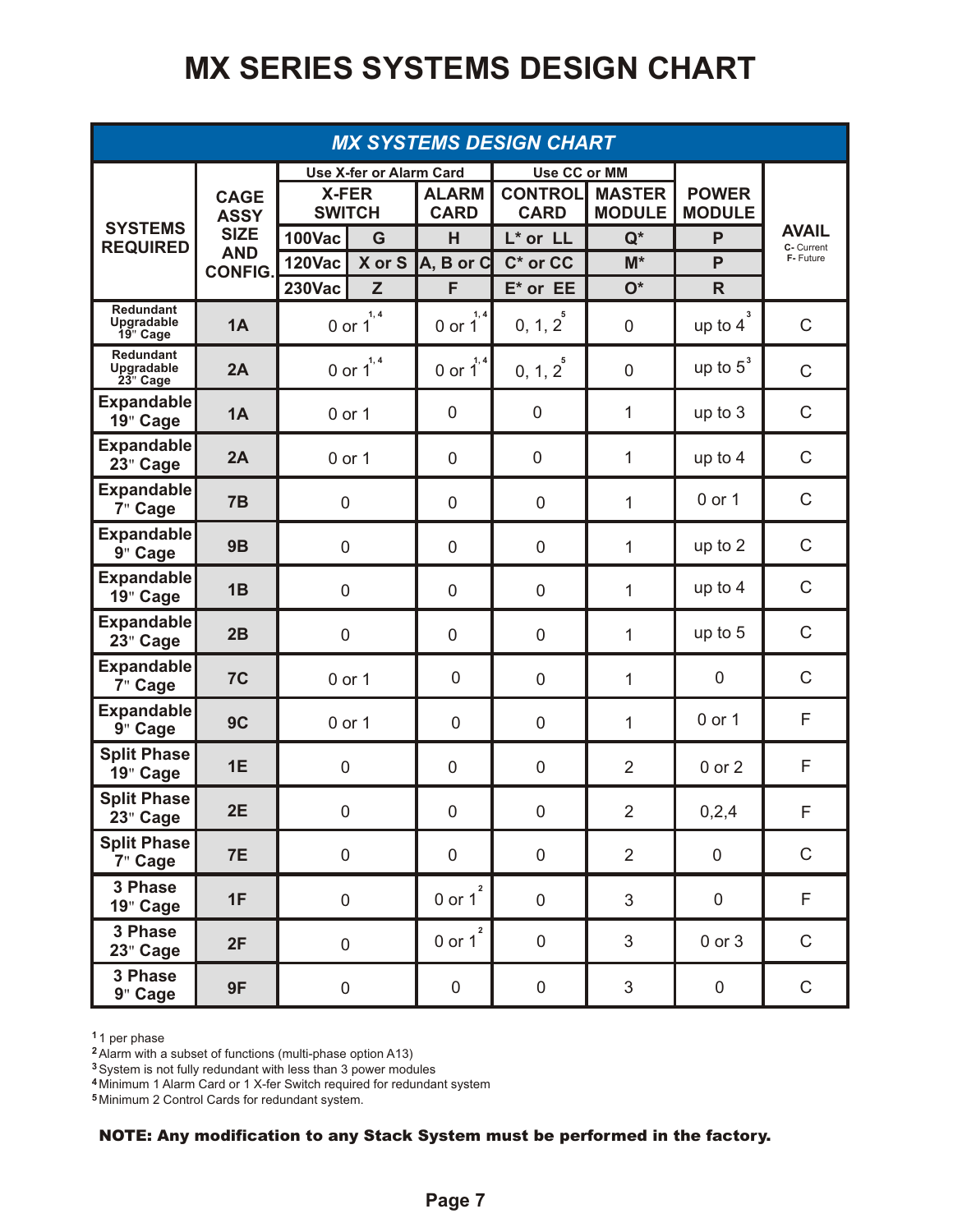# **MX SERIES POWER INVERTER SPECIFICATIONS**

### **OUTPUT POWER**

| <b>CONTINUOUS</b><br><b>POWER</b> | <b>SURGE</b><br><b>POWER</b><br>(3 seconds) | <b>NO LOAD</b><br><b>POWER</b> | <b>OUTPUT</b><br><b>VOLTAGE</b> | <b>OUTPUT</b><br><b>CURRENT</b> | <b>WEIGHT</b><br>LBS. |
|-----------------------------------|---------------------------------------------|--------------------------------|---------------------------------|---------------------------------|-----------------------|
| 1000W                             | 2200W                                       | 20 <sub>W</sub>                | $230 + 6%$                      | 4.3                             | 7.5                   |
| 1000W                             | 2200W                                       | <b>20W</b>                     | $117 + 6%$                      | 8.6                             | 7.5                   |
| 1000W                             | 2200W                                       | <b>20W</b>                     | $100 + (-6%)$                   | 10.0                            | 7.5                   |

### **INPUT**

| <b>MODEL</b><br><b>VOLTAGE</b> | <b>MINIMUM</b><br>(TYPICAL) | <b>SYSTEM</b><br>(TYPICAL) | <b>MAXIMUM</b><br>(TYPICAL) | <b>TYPICAL</b><br><b>EFFICIENCY</b><br>@ FULL<br><b>POWER</b> | <b>PEAK</b><br><b>EFFICIENCY</b><br>@.1/3<br><b>POWER</b> |
|--------------------------------|-----------------------------|----------------------------|-----------------------------|---------------------------------------------------------------|-----------------------------------------------------------|
| 12V                            | 10.4/10.6*                  | 13.8V                      | 17V                         | 85%                                                           | 87%                                                       |
| 24V                            | 19/21V*                     | 27.6V                      | 34V                         | 87%                                                           | 89%                                                       |
| 32V                            | 26.5/28V*                   | 36.8V                      | 45V                         | 87%                                                           | 89%                                                       |
| 48V                            | 41.5/42.5V*                 | 55.2V                      | 62V                         | 87%                                                           | 89%                                                       |
| 66V                            | 57.5/58.5V*                 | 75.9V                      | 94V                         | 88%                                                           | 90%                                                       |
| 108V                           | 94/95V*                     | 124V                       | 149V                        | 88%                                                           | 90%                                                       |

\*indicates typical cut-off voltage/warning buzzer voltage

### **GENERAL**

| <b>CONDITIONS</b>      | <b>MINIMUM</b> | <b>TYPICAL</b>    | <b>MAXIMUM</b> |
|------------------------|----------------|-------------------|----------------|
| <b>WAVEFORM</b>        |                | <b>SINUSOIDAL</b> |                |
| <b>LINE REGULATION</b> |                | $.1\%$            | .5%            |
| <b>LOAD REGULATION</b> |                | .3%               | .5%            |
| <b>DISTORTION</b>      |                | 1.5%              | 2%             |
| <b>FREQUENCY*</b>      | $-1%$          | <b>NOMINAL</b>    | $+.1\%$        |

\*50, 60, 400Hz nominal

See www.exeltech.com for more data regarding MX Series inverters.

### **PROTECTION CIRCUITRY**

| Over Voltage:        | Shutoff at maximum input<br>voltage, per input conditions. |
|----------------------|------------------------------------------------------------|
| Under Voltage:       | Shutoff at minimum input<br>voltage, per input             |
|                      | conditions.                                                |
| Thermal:             | Shuts off due to over                                      |
|                      | temperature condition.                                     |
|                      | Warning buzz 5 C before shutoff                            |
| <b>Output Short:</b> | Unit shuts off: Circuit                                    |
|                      | breaker protected and                                      |
|                      | electronically limited.                                    |
|                      |                                                            |

### **ENVIRONMENTAL**

| Temperature:   | -25 to 40 C full power,<br>derate 20% per 10 C.<br>Above 40 C. |
|----------------|----------------------------------------------------------------|
| Humidity:      | 5 to 95% non-condensing                                        |
|                |                                                                |
| Altitude:      | -200 to 10k feet full                                          |
|                | power, derated above 10k                                       |
| Audible Noise: | Less than 45dbA                                                |
| Cooling:       | 1KW-Thermostatically                                           |
|                | controlled forced air                                          |
| Finish:        | Polyurethane base paint                                        |
|                |                                                                |
| Warranty:      | Full year parts and labor.                                     |
|                |                                                                |

### **MECHANICAL**

| Four case sizes are available; all are:<br>$7"$ high $X$ 15" deep. |                                                       |  |
|--------------------------------------------------------------------|-------------------------------------------------------|--|
| 19 inch Wide:                                                      | (includes hardware for<br>rack or shelf mounting)     |  |
| 23 inch Wide:                                                      | (includes hardware for<br>rack or shelf mounting)     |  |
| 9.97 inch Wide:                                                    | (for 1 to 3KW applications:<br>surface mounting only) |  |
| 7 inch Wide:                                                       | (for 1 or 2KW applications;<br>surface mounting only) |  |
| factory for sizes.                                                 | Available in other sizes including metric. Call       |  |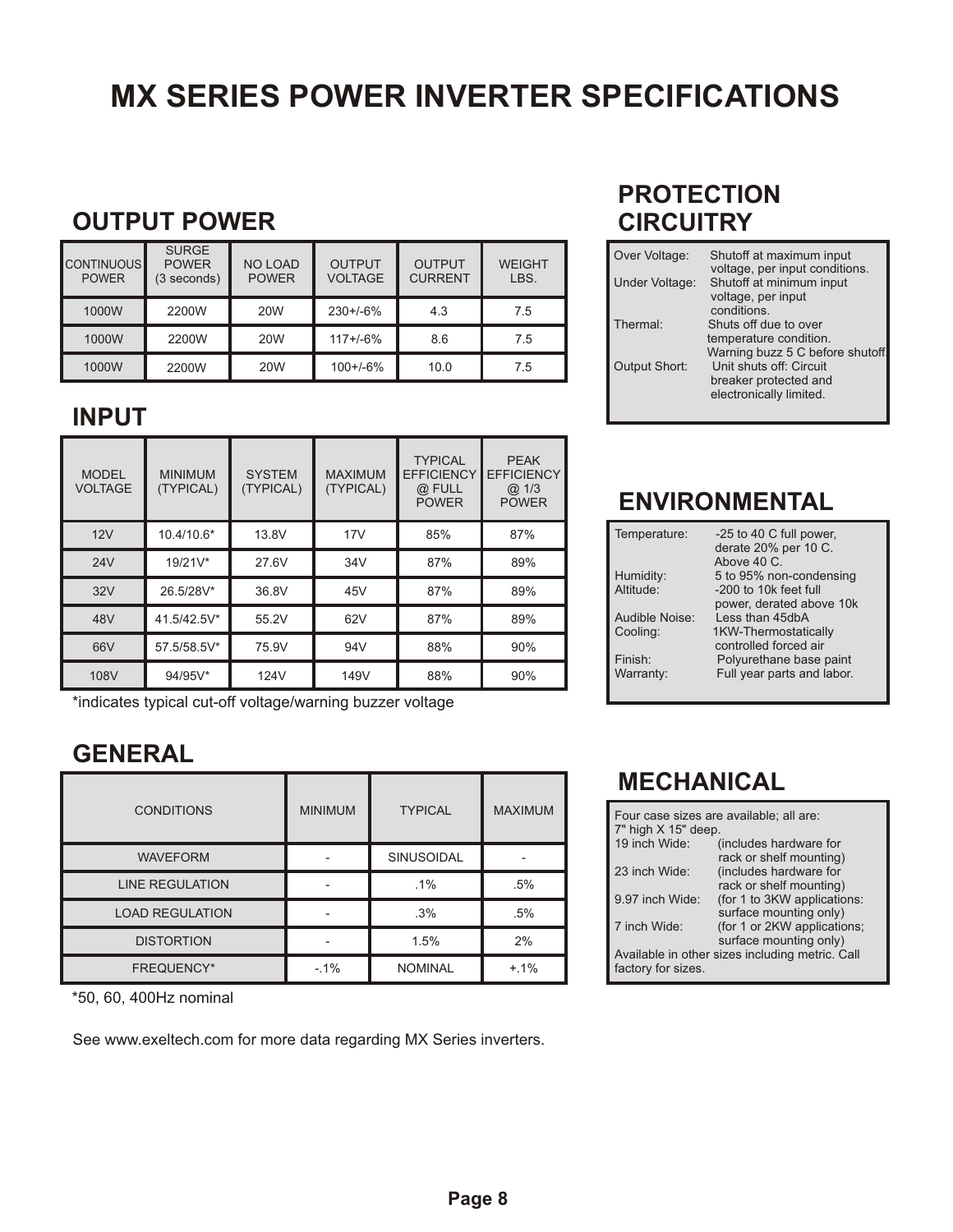# **MX SYSTEMS MONITOR 2 CARD**

The System Monitor 2 card is the newest of the monitoring card family and has more features than the original system monitor card. It will monitor all the alarms, AC and DC voltage and current, and AC frequency. Multi-phase systems can also be monitored with all the information available from the front panel LCD or via an Ethernet connection. The card can handle all of the system monitoring and alarm reporting that is required for a MX system.

### **Features**

 . The System Monitor 2 card is available in three power levels, 5KW, 10KW, and 20KW. It is available for single, split, and 3 phase systems. It will report AC voltage, current, and frequency, along with DC voltage, and current. All the standard alarms are also monitored and reported via the front panel LCD or the Ethernet connection. It can switch to the secondary control card (when present) if the primary card fails. .

### **Remote Monitoring**

The System Monitor 2 status can be monitored over Ethernet in two ways. The first way to monitor the system is with SNMP. An "mib" file is provided and can be loaded into any SNMP monitoring software. Another program is provided to monitor the system and needs to be loaded onto a PC connected to the System Monitor 2's network. This program displays the status of the system and also logs the data to be viewed at another time. A DHCP server is required for the system to acquire an IP address.